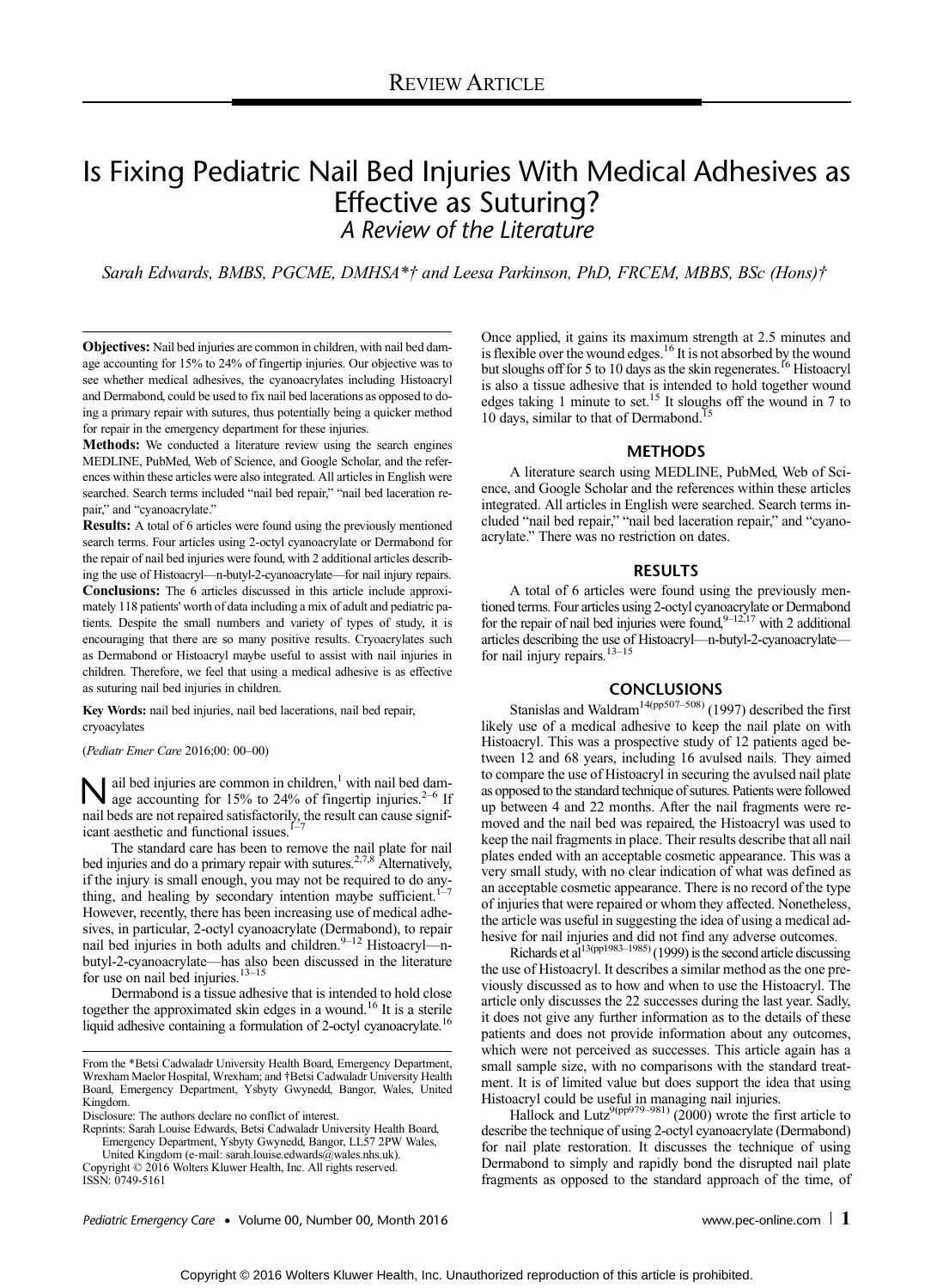suturing the nail in place. The method involves using the appropriate analgesia and tourniquet control and removing the nail plate, assessing the injury of the nail bed, and repairing it appropriately. Next, the nail fragments are cleaned, dried, and replaced on the nail bed, with a thin layer of Dermabond being dripped or wiped between the adjoining fragments. This is in contrast to the more common method of suturing the nail fragments in place. Allowing 30 seconds to 1 minute, it can then be bandaged and followed up as appropriate. Hallock and Lutz discuss the many advantages of this technique including that the bonding of this adhesive is less brittle than other types of adhesives, with a breaking strength similar to 5-0 nylon suture. It mentions that they have had dozens of successes with their patients, with a good outcome. Again, this is a descriptive article, based on a very small sample size and limited information concerning outcomes. It does suggest that Dermabond

maybe useful in managing this type of injury.<br>Strauss et al<sup>11(pp250–253)</sup> (2008) used a randomized controlled trial of Dermabond versus suture repair. The aim of their study was to compare the efficacy of Dermabond with that of the standard suture repair. Forty patients were recruited prospectively within 8 hours of injury. Inclusion criteria included all patients irrespective of age, those who had a nail plate avulsion with associated nail bed laceration, and those with greater than 50% subungual bed laceration with an intact nail plate. Patients who had nail injuries from bites were excluded. Patients were randomized using the last digit of their hospital number, with even numbers randomized to Dermabond and odd numbers randomized to suturing. Demographics, type of injury, and time taken to perform either technique were presented. Eighteen patients were randomized to Dermabond repair, and 22 were randomized to the suture group. The age range was 2 to 99 years. There were similar numbers of lacerations in each group, similar hand dominance affected (44% in the Dermabond group as opposed to 45% in the suture group), and similar associated fracture numbers (44% in the Dermabond group as opposed to 41% in the suture group).

Results showed overall that the Dermabond group required a mean time of 9.5 minutes to repair the wound, as opposed to 27.8 minutes in the suture group. There was no significant difference  $(P > 0.05)$  between patient- or physician-perceived pain, cosmetic, or ability to use the digit.<sup>11</sup> Some of the weaknesses include a small study group; therefore, the study may be underpowered. In addition, the people performing it were a heterogenous group of orthopedic surgeons, who either did suturing or used Dermabond. Therefore, differences may be at least in part due to the surgeon's ability and method chosen. Furthermore, these are surgeons, not emergency physicians; thus, the skill mix may be different. Overall, this article does suggest the use of Dermabond for nail injuries.

Yam et al<sup>12(pp148e–149e)</sup> (2008) conducted a small descriptive study of 10 consecutive simple nail bed repairs using Dermabond. Nail bed lacerations were repaired with sutures, and the nail plate was repaired with layers of Dermabond. The team developed a nail cosmesis score based on rigidity, sheen, splitting, deformity, and lifting of the new nail, with scores greater than 11 as excellent, 8 to 10 as good, 6 to 7 as fair, and less than 6 as poor. These were rated by hand surgeons using high-resolution photographs taken at the 6-month follow-up appointment. All the nails were given a score of 7 or higher. This was a small study, with no comparison made with other techniques and no outcomes from the patients' perspective.

Langlois et al<sup>10(pp61–65)</sup> (2009) conducted the only work looking at children's nail laceration repairs with Dermabond. They evaluated the use of Dermabond for the treatment for 30 consecutive pediatric patients with 31 nail bed injuries, less than 8 hours from the time of injury and not associated with displaced fractures. The study did not have a comparison group for other management techniques such as suturing. The patients were then followed up at 3 months, and only the cosmetic outcome was noted. Overall, the study found that the patients and their families felt they had an "excellent" result in 30 of 31 cases. This is in comparison with 25 "excellent" and 6 "good" outcomes when reviewed by the surgeons. The key limitation to this study is the lack of comparison group against the standard practice. Thus, the advantages and conveniences of this method against the standard practice are not known. Again, it has a small sample size, and followup was only at 3 months.

Finally, in 2015, a Best BETwas published looking at whether nail bed injuries could be repaired by using a medical adhesive.<sup>18</sup> Best BETs "provide rapid evidence-based answers to real-life clinical questions, using a systematic approach to reviewing the literature."<sup>19</sup> Amphlett<sup>18</sup>(pp<sup>1–3)</sup> (2015) found 3 articles, all of which are included in this essay. The author suggested that using a medical adhesive was an advantageous option in particular for speed, but further evidence was needed.

Overall, it is likely that most articles have been found because the search strategy was broad. However, only articles in English were included. There is a possibility that a few articles may have been missed. The 6 articles discussed in this article include approximately 118 patients' worth of data including a mix of adult and pediatric patients. Despite the small numbers and variety of types of study, it is encouraging that there are so many positive results.

Reflecting on this information, Dermabond maybe useful to assist with nail injuries in children. It has many advantages including speed of method and suitability for emergency physicians in the emergency department. Currently available data suggest that a medical adhesive could be used on at least simple nail lacerations and maybe more complex ones. More work with a bigger sample size and tighter controls and comparison to confirm this early impression could be beneficial. However, despite this, we feel that using a medical adhesive is as effective as suturing nail bed injuries, especially in children. With this reduced time, this could limit distress and discomfort to children.

### **REFERENCES**

- 1. Usal H, Beattie TF. An audit of hand injuries in a paediatric accident and emergency department. Health Bull (Edinb). 1992;50:285-287.
- 2. Al-Qadhi S, Chan KJ, Fong G, et al. Management of uncomplicated nail bed lacerations presenting to a children's emergency department. Pediatr Emerg Care. 2011;27:379–383.
- 3. Beasley RW. Fingernail injuries. J Hand Surg. 1983;8:784–785.
- 4. Giddins GE, Hill RA. Late diagnosis and treatment of crush injuries of the fingertip in children. Injury. 1998;29:447–450.
- 5. Wang QC, Johnson BA. Fingertip injuries. Am Fam Physician. 2001;63: 1961–1966.
- 6. Zook EG. Understanding the perionychium. J Hand Ther. 2000;13: 269–275.
- 7. Gellman H. Fingertip-nail bed injuries in children: current concepts and controversies of treatment. J Craniofac Surg. 2009;20:1033–1035.
- 8. Zook EG. Surgically treatable problems of perionychium. In: McCarthy MC, ed. Plastic Surgery. Philadelphia, PA: WB Saunders; 1990: 4510–4511.
- 9. Hallock GG, Lutz DA. Octyl-2-cyanoacrylate adhesive for rapid nail plate restoration. J Hand Surg [Am]. 2000;25:979–981.
- 10. Langlois J, Thevenin-Lemoine C, Rogier A, et al. The use of 2-octylcyanoacrylate (Dermabond(®)) for the treatment of nail bed injuries in children: results of a prospective series of 30 patients. J Child Orthop. 2010;4:61–65.

**2** [www.pec-online.com](http://www.pec-online.com)  $\degree$  and  $\degree$  2016 Wolters Kluwer Health, Inc. All rights reserved.